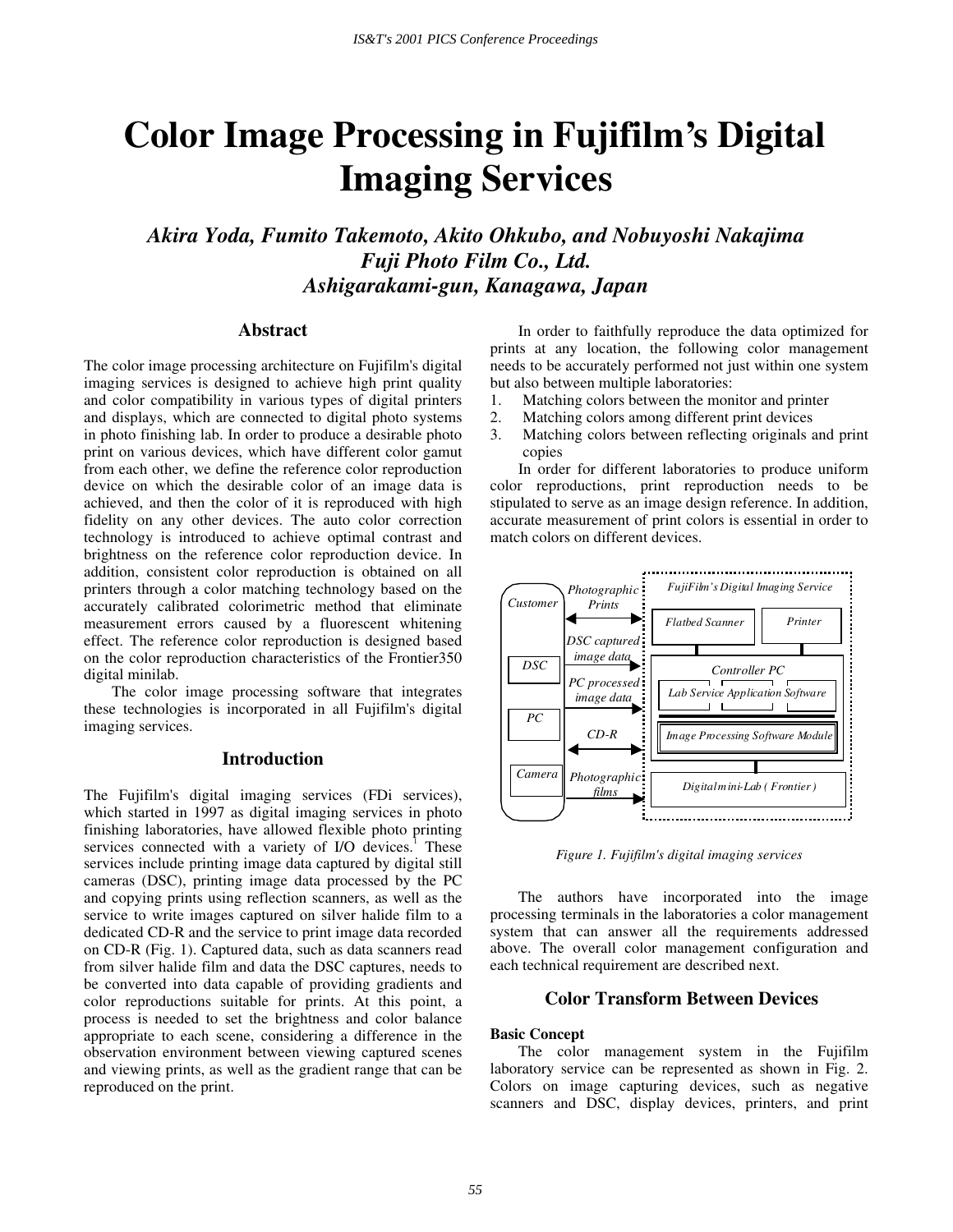scanners are associated as f0-f3 respectively with reference printer colors serving as common color representations.

A reference printer, which constitutes the core of color management and is also a print reproduction design target, must have a color reproduction range sufficient for photographic representations and must be able to reproduce target photo images. As the reference for color management, reproduction characteristics need to be precisely defined using values. In order to successfully exchange image data in open environment, compliance with international standards is also essential. From the above point of view, a print model is used as a reference print. This model is defined with color reproduction characteristics using CIE colorimetric values based on color reproduction when printed on a silver halide laser printer (Frontier350). In addition, 1-to-1 associations with sRGB that has become a common default color space<sup>2</sup>, have been determined.

Input data from image-capturing devices, such as the DSC and film scanners, goes through conversion f0 to reproduce a favorable appearance of the subject on the print and becomes data that provides an optimal image on the reference print. Conversion f1 is implemented on the appearance on the reference print and on the standard monitor stipulated with sRGB in order to produce nearly the same impressions, before creating data for the CD-R write service. Print data is created via conversion f2, which maps reference print colors in the printer's color reproduction range. This conversion f2 is designed considering accurate gray balance and hue reproducibility as well as gradient reproducibility for the reference print. The data input from reflection scanners goes through conversion f1 in order to reproduce original print colors accurately on the reference print.



*Figure 2. Color transform between devices* 

## **Color Print Colorimetric**

Reproduction of reference print colors is defined with CIE colorimetric values that determine color values. The colorimetric values of prints can be found with a colorimeter. However, these values frequently do not correspond to visual evaluations due to the influence of fluorescent brightener contained in a majority of color print media.

Fig. 3 shows the plotting, on the planes  $a^*$ -b\* of the CIE L\*a\*b\* color specification system, of the actual colorimetric measurement values for three different types of color print media (samples A, B, and C) varying in the amount of fluorescent brightener. Sample A appeared to match sample B when these three print medium samples were visually evaluated under a fluorescent lamp with a color temperature of 5,000K normally used for evaluation of colors. However, the measurement results by a standard colorimeter (the hollow symbols) indicate that sample A matches sample C. This discrepancy is due to the difference in the fluorescent brightener effect caused by different relative ultraviolet spectral distributions of two different light sources, the fluorescent lamp used for visual color evaluation and the colorimeter's light source. Such difference significantly affects highlighting important in photo reproduction. For example, when color conversion is performed based on this colorimetric measurement value, sample C results in a print with yellowish highlighted areas.



*Figure 3. Plots of colorimetric values of photographic color paper by two different measurement methods, Sample A and B match visually*

The authors employed a correction method of estimating the influence of fluorescent components under the observation light source from the values measured by eliminating the fluorescent components by a filter and from the standard colorimetric values.

The result of using this correction method (the solid color symbols in Fig. 3) indicates that the value of sample A approximates to that of sample B, confirming that these two visually matched samples are also in agreement in terms of numeric values. This colorimetric value calculation method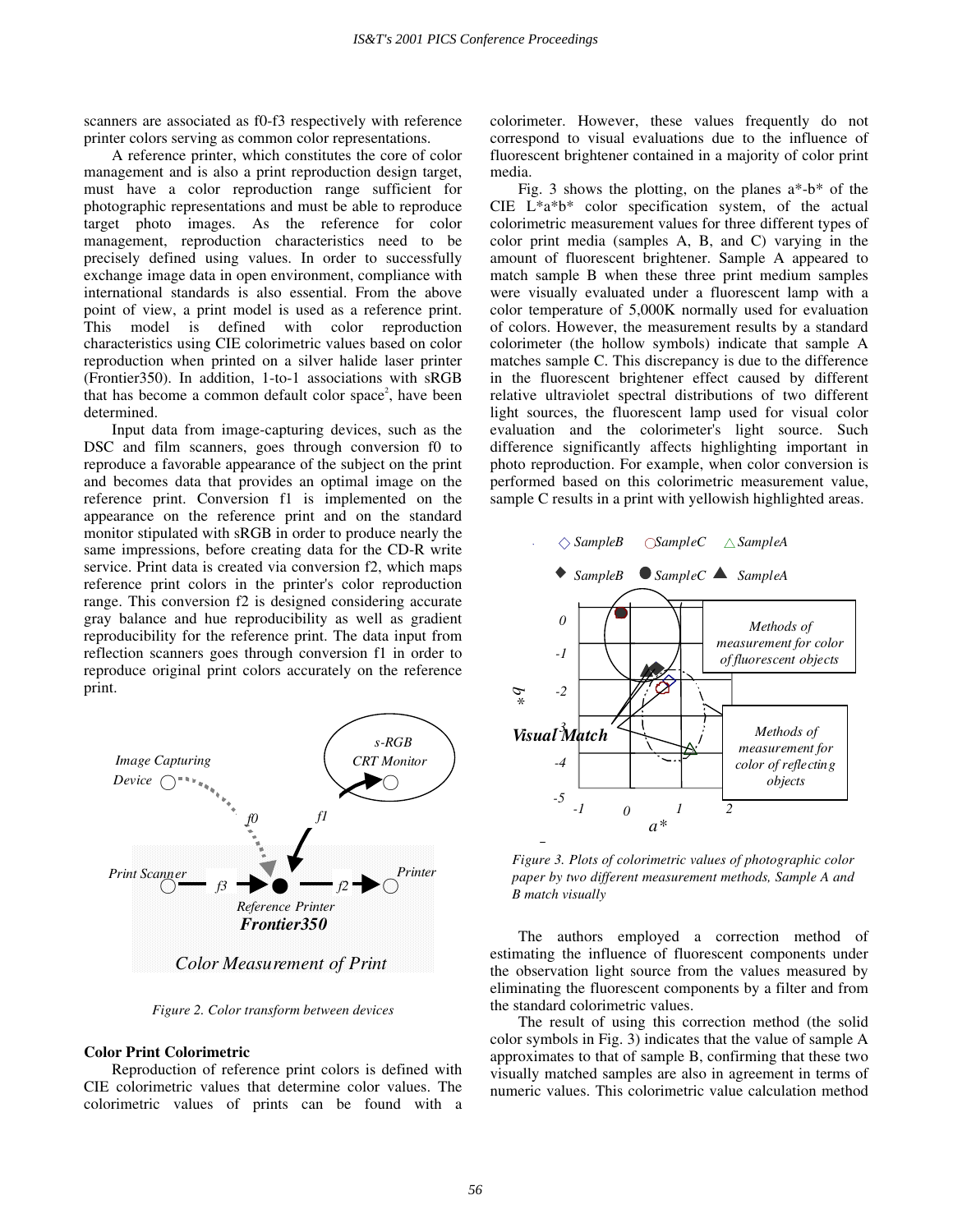considering fluorescent effect is used for all color designs in this digital photo system.

# **Conversion of Capturing Device Data**

# **Prints from Digital Still Cameras**

The DSC encodes actual scenes having a wide range of brightness and color reproduction to be captured in signal format in compliance with ITU-R BT.709 (hereafter BT.709). When printing this signal, the following points needs to be taken into account:

- 1. Enhancement of contrast since brightness when observing the print is lower than when observing the scene.
- 2. Need to contain within the print's darkness range and to contain the principal part of the photograph accurately in a narrow gradient reproduction range.
- 3. Requirement for independent control of regenerative colors, such as human skin colors, the green colors of plants, and sky colors.
- 4. Optimization of white balance
- 5. Correction of characteristics differences among devices

#### **Gradient Conversion**

From the DSC image data encoded with BT.709, the brightness of scene is calculated and then gradient conversion is performed on the darkness value that has been converted into a logarithm (Fig. 4).



*Figure 4. Tone Reproduction Characteristics of DSC Print System* 

First, color gradient characteristics are accommodated for each equipment model in Graph 1 and then the exposure and light source are corrected by automatic exposure and white balance adjustment technology for prints in Graph 2. At this point, based on various image analysis data, the photographed environment is estimated to find darkness and white balance correction values. As to the analysis data, a variety of information is gathered, ranging from primary characteristic quantities, such as the darkness value on the highlighted side of a cumulative histogram, to high-order characteristic quantities, such as the average darkness value of an area where a human face is extracted.

Next, gradients are contrasted in Graph 3. Since the optimum gradient characteristics are dependent on the image scene, gradient selection is made possible for scenes against the light and under a clouded sky as well as for stroboscopic scenes. These gradients are set separate from standard scenes.

In Graph 4, in order to utilize the narrow reproduction darkness area of the print to its fullest extent, contrast is projected based on the image's analysis information, and the gradient highlighting and shadow areas are nonlinearized. This conversion allows desirable prints to be reproduced without sacrificing gradients of snow scenes, clouds, etc. while enhancing the contrast of the entire image. However, since this gradient nonlinearization adversely affects skin colors, it needs to be used in combination with color correction described next.

Graph 5 shows an overall characteristic between the logarithm luminance of original scene and the logarithm luminance of print.

#### **Color Correction**

After gradient conversion the image data is converted into CIE lab signals. The degree of brightness, saturation, and hue modifications for each color is controled independently according to a weighted function using the distance from the center as its variable for each of nine principal colors: skin colors, the green colors of plants, sky blue, R, G, B, C, M and Y. In addition, this color correction section limits the change in skin color saturation and hue depending on the extent of gradient nonlinearization.

# **Color Gamut Mapping**

#### **Chromatic Adaptation**

The authors set the display observation environment to 6,500K in compliance with sRGB and selected a 5,000K high color-rendering fluorescent bulb as the light source for print observation. In the process of conversion f0 from sRGB into reference print reproduction colors, color adaptation is corrected using a Von Kries-type adaptation conversion. Furthermore, the color gamut significantly varies between the print and a standard sRGB monitor.

#### **Color Mapping Methods**

Various methods are known to accommodate color reproduction area differences.<sup>3</sup> Emphasis on the accuracy of colors in shared reproduction areas among different devices each having a different color reproduction area undermines gradient reproducibility. The authors made an attempt to